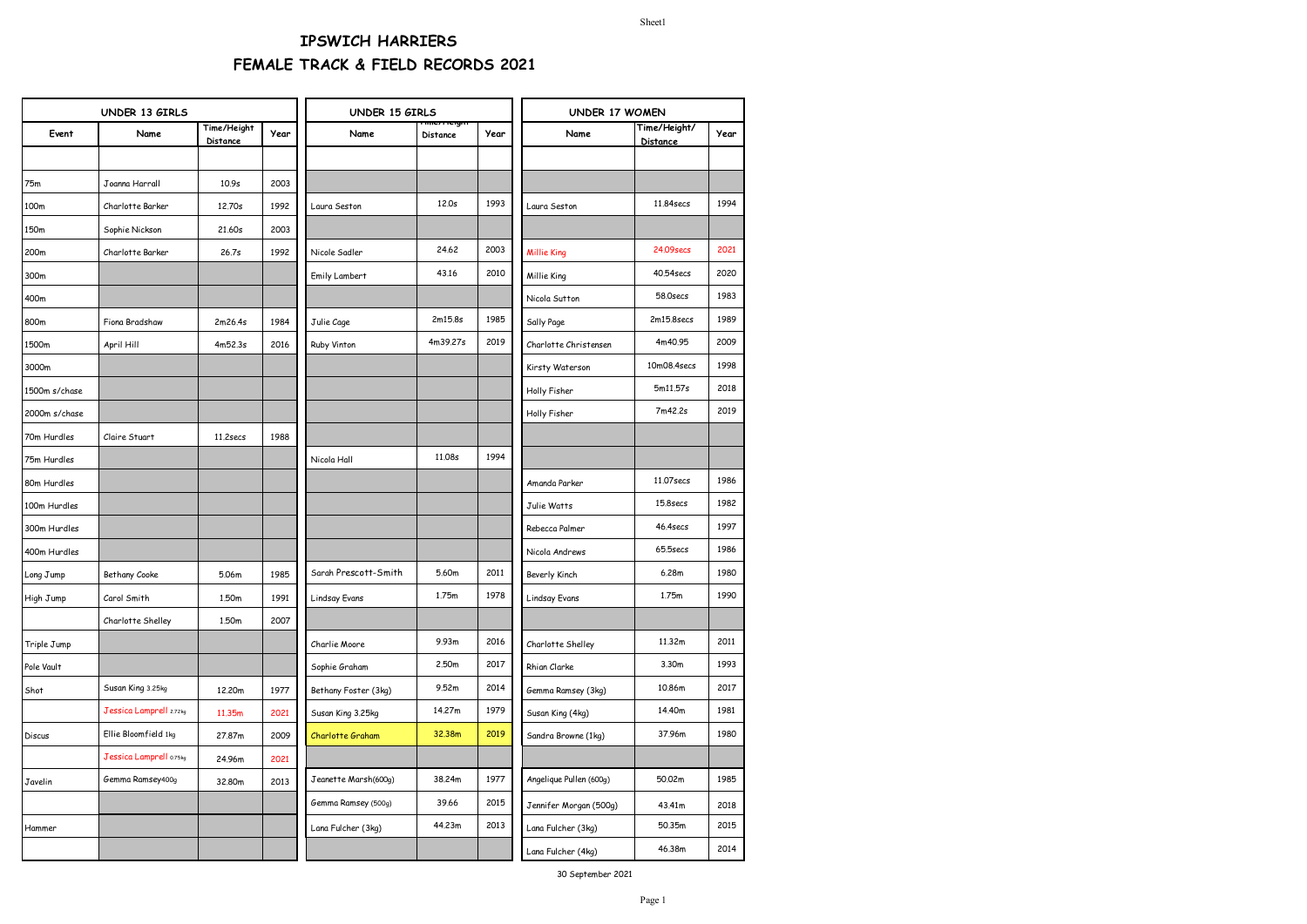Sheet2

## **IPSWICH HARRIERS**

# **FEMALE TRACK & FIELD RECORDS 2021**

| <b>UNDER 20 WOMEN</b> |                      |                                 |      |  |  |
|-----------------------|----------------------|---------------------------------|------|--|--|
| Event                 | Name                 | Time/Height/<br><b>Distance</b> | Year |  |  |
|                       |                      |                                 |      |  |  |
| 100 <sub>m</sub>      | Laura Seston         | 11,61secs                       | 1998 |  |  |
| 200m                  | Laura Seston         | 24.29secs                       | 1998 |  |  |
| 400m                  | Georgina Malster     | 56.4secs                        | 2009 |  |  |
| 800m                  | Charlene Snelgrove   | 2m12.94s                        | 2000 |  |  |
| 1500m                 | Claire Holme         | 4m31.80s                        | 2003 |  |  |
| 3000m                 | Ellie Sprake         | 9m47.92s                        | 2006 |  |  |
| 5000m                 | Claire Holme         | 17m46.7s                        | 2003 |  |  |
| 1500m Steeplechase    | Holy Fisher          | 5m18.0secs                      | 2021 |  |  |
| 2000m Steeplechase    | Chloe Godbold        | 9m48.6s                         | 2016 |  |  |
| 100m Hurdles          | Amanda Parker        | $14.2$ secs                     | 1988 |  |  |
| 400m Hurdles          | Nicola Andrews       | $60.2$ secs                     | 1988 |  |  |
| Long Jump             | Beverly Kinch        | 6.78m                           | 1982 |  |  |
| Triple Jump           | Rachel Ryan          | 11.58m                          | 2015 |  |  |
| High Jump             | <b>Lindsay Evans</b> | 1.79m                           | 1994 |  |  |
| Pole Vault            | <b>Rhian Clarke</b>  | 3.25m                           | 1994 |  |  |
| Shot                  | Susan King 4kg       | 15.16m                          | 1983 |  |  |
| <b>Discus</b>         | Sandra Browne        | 47.44m                          | 1982 |  |  |
| Javelin               | Angelique Pullen     | 49.84m (600g)                   | 1986 |  |  |
| Hammer                | Lana Fulcher         | 51.43m                          | 2018 |  |  |

|      |                     | SENIOR WOMEN                    |      |  |  |  |  |  |  |
|------|---------------------|---------------------------------|------|--|--|--|--|--|--|
| Year | Name                | Time/Height/<br><b>Distance</b> | Year |  |  |  |  |  |  |
|      |                     |                                 |      |  |  |  |  |  |  |
| 1998 | Laura Seston        | 11.72 secs                      | 1999 |  |  |  |  |  |  |
| 1998 | Laura Seston        | 24.47 secs                      | 1999 |  |  |  |  |  |  |
| 2009 | Laura Seston        | 55.16secs                       | 1999 |  |  |  |  |  |  |
| 2000 | Louise Gregory      | 2m14.0secs                      | 2002 |  |  |  |  |  |  |
| 2003 | Claire Holme        | 4m24.36                         | 2006 |  |  |  |  |  |  |
| 2006 | Claire Holme        | 9m19.94s                        | 2006 |  |  |  |  |  |  |
| 2003 | Claire Holme        | 14m03.89s                       | 2005 |  |  |  |  |  |  |
| 2021 | Holly Aston         | 7m07.2s                         | 2018 |  |  |  |  |  |  |
| 2016 | Emma Burroughs      | 8m29.49s                        | 2012 |  |  |  |  |  |  |
| 1988 | Katy Sealy          | 14.9s                           | 2017 |  |  |  |  |  |  |
| 1988 | Louise Gregory      | 64.4s                           | 2001 |  |  |  |  |  |  |
| 1982 | Lisa Thorn          | 5.75m                           | 1988 |  |  |  |  |  |  |
| 2015 | Rachel Ryan         | 10.96m                          | 2017 |  |  |  |  |  |  |
| 1994 | Katy Sealy          | 1.73m                           | 2018 |  |  |  |  |  |  |
| 1994 | Jenny Reason        | 2.55m                           | 2012 |  |  |  |  |  |  |
| 1983 | Amy Wilson          | 12.50m                          | 1999 |  |  |  |  |  |  |
| 1982 | Georgina Howe       | 38.03m                          | 2013 |  |  |  |  |  |  |
| 1986 | Angelique McCormack | 45.76m                          | 1995 |  |  |  |  |  |  |
| 2018 | Georgina Howe       | 50.04m                          | 2013 |  |  |  |  |  |  |

30 September 2021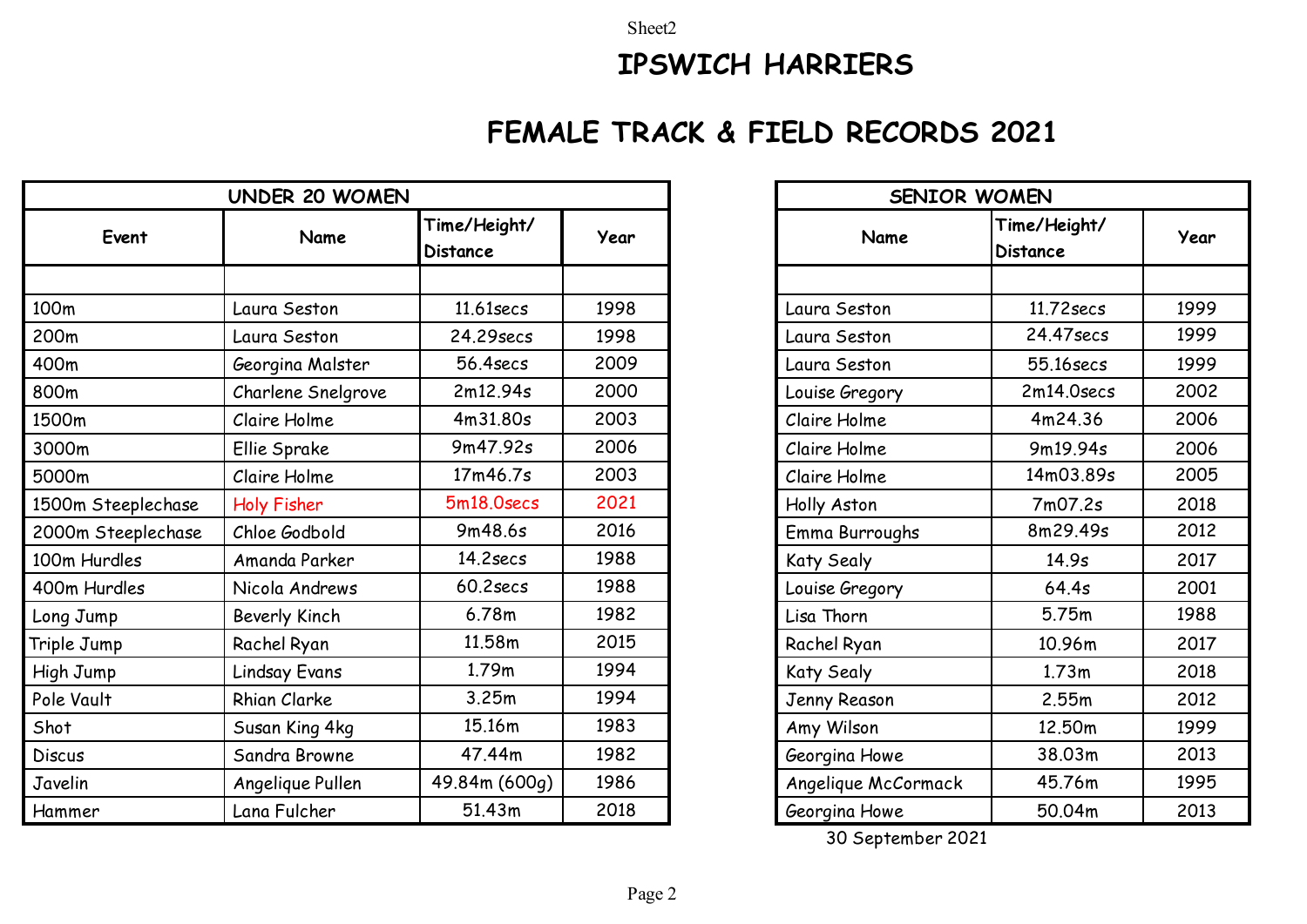#### Sheet3

# **IPSWICH HARRIERS**

### **MALE TRACK & FIELD RECORDS 2021**

| <b>UNDER 13 BOYS</b> |                        |                                 |      | <b>UNDER 15 BOYS</b>   |                                 |      | UNDER 17 MEN          |                                 |      |
|----------------------|------------------------|---------------------------------|------|------------------------|---------------------------------|------|-----------------------|---------------------------------|------|
| Event                | Name                   | Time/Height/<br><b>Distance</b> | Year | Name                   | Time/Height/<br><b>Distance</b> | Year | Name                  | Time/Height/<br><b>Distance</b> | Year |
|                      |                        |                                 |      |                        |                                 |      |                       |                                 |      |
| 100m                 | <b>Ian Robertson</b>   | 12.3 <sub>sec</sub>             | 1975 | Robert Brown           | $11.2$ secs                     | 1979 | Robert Brown          | 10.88secs                       | 1981 |
| 200m                 | Jack Fayers            | 25.4s                           | 2016 | Robert Brown           | 23.0secs                        | 1979 | <b>Cameron Bailey</b> | 22.12s                          | 2017 |
| 300m                 |                        |                                 |      | <b>Stanley Chevous</b> | 37.64                           | 2021 |                       |                                 |      |
| 400m                 | Leroy Gormer           | 58.0secs                        | 1990 | Oliver Barrett         | 52.7secs                        | 1999 | Ben Higgins           | 48.04secs                       | 2003 |
| 800m                 | Oliver Barrett         | 2m11.6s                         | 1997 | Joshua Hulse           | 1m56.54s                        | 2015 | Joshua Hulse          | 1m52.7s                         | 2017 |
| 1500m                | <b>Elliot Gladwell</b> | 4m36.1s                         | 2017 | Julian Hicks           | 4m15.7s                         | 1978 | Kieran Clements       | 3m58.61                         | 2010 |
| 3000m                |                        |                                 |      | Julian Hicks           | 9m06.2s                         | 1978 | Matt Barnes-Smith     | 8m31.11s                        | 2002 |
| 5000m                |                        |                                 |      |                        |                                 |      | <b>James Powley</b>   | 16m41.0s                        | 2010 |
| 75m Hurdles          | <b>Ethan Dixon</b>     | 12.4 <sub>sec</sub>             | 2005 |                        |                                 |      |                       |                                 |      |
| 80m Hurdles          | Jermaine Bernard       | $12.7$ secs                     | 1997 | Tony Seston            | 11,67 secs                      | 1995 |                       |                                 |      |
| 100m Hurdles         |                        |                                 |      |                        |                                 |      | Jason McDade          | 13.8 <sub>sec</sub>             | 1996 |
| 400m Hurdles         |                        |                                 |      |                        |                                 |      | Tony Seston           | 55.09secs                       | 1997 |
| 1500m S/chase        |                        |                                 |      |                        |                                 |      | Duncan Wardle         | 4m31.7s                         | 1993 |
| 1 Mile (under11)     | <b>Jack Weaver</b>     | 5m26.97secs                     | 2014 |                        |                                 |      |                       |                                 |      |
| 2000m S/chase        |                        |                                 |      |                        |                                 |      | John Millar           | 6m39.0secs                      | 2014 |
| Long Jump            | Jermaine Bernard       | 5.53m                           | 1997 | Tony Allen             | 6.58m                           | 1995 | Jermaine Bernard      | 7.32m                           | 2001 |
| Triple Jump          |                        |                                 |      | Jermaine Bernard       | 12.88m                          | 1999 | Amofa Osei            | 13.98m                          | 1989 |
| High Jump            | Kasey Hagan            | 1.62m                           | 2009 | Michael King           | 1.85m                           | 1985 | Michael King          | 2.03m                           | 1987 |
| Pole Vault           |                        |                                 |      | Simon Ayres            | 3.00m                           | 1994 | Simon Ayres           | 3.40m                           | 1995 |
| Shot                 | Harri Mortimore        | 11.95                           | 2008 | William Lamprell       | 14.94m                          | 2019 | <b>James Bull</b>     | 16.29m                          | 1995 |
| <b>Discus</b>        | Jermaine Bernard       | 32.56m                          | 1997 | Joe Bloomfield         | 42.63m                          | 2005 | Simon Richardson      | 50.26m                          | 1989 |
| Javelin              | Harri Mortimore        | 44.29m                          | 2008 | Matti Mortimore        | 63.38m                          | 2005 | Matti Mortimore       | 68.88m                          | 2009 |
| Hammer               | Brandon Ling (3kg)     | 13.27m                          | 2018 | Joe Bloomfield         | 50.63m                          | 2005 | Joe Bloomfield        | 63.22m                          | 2008 |